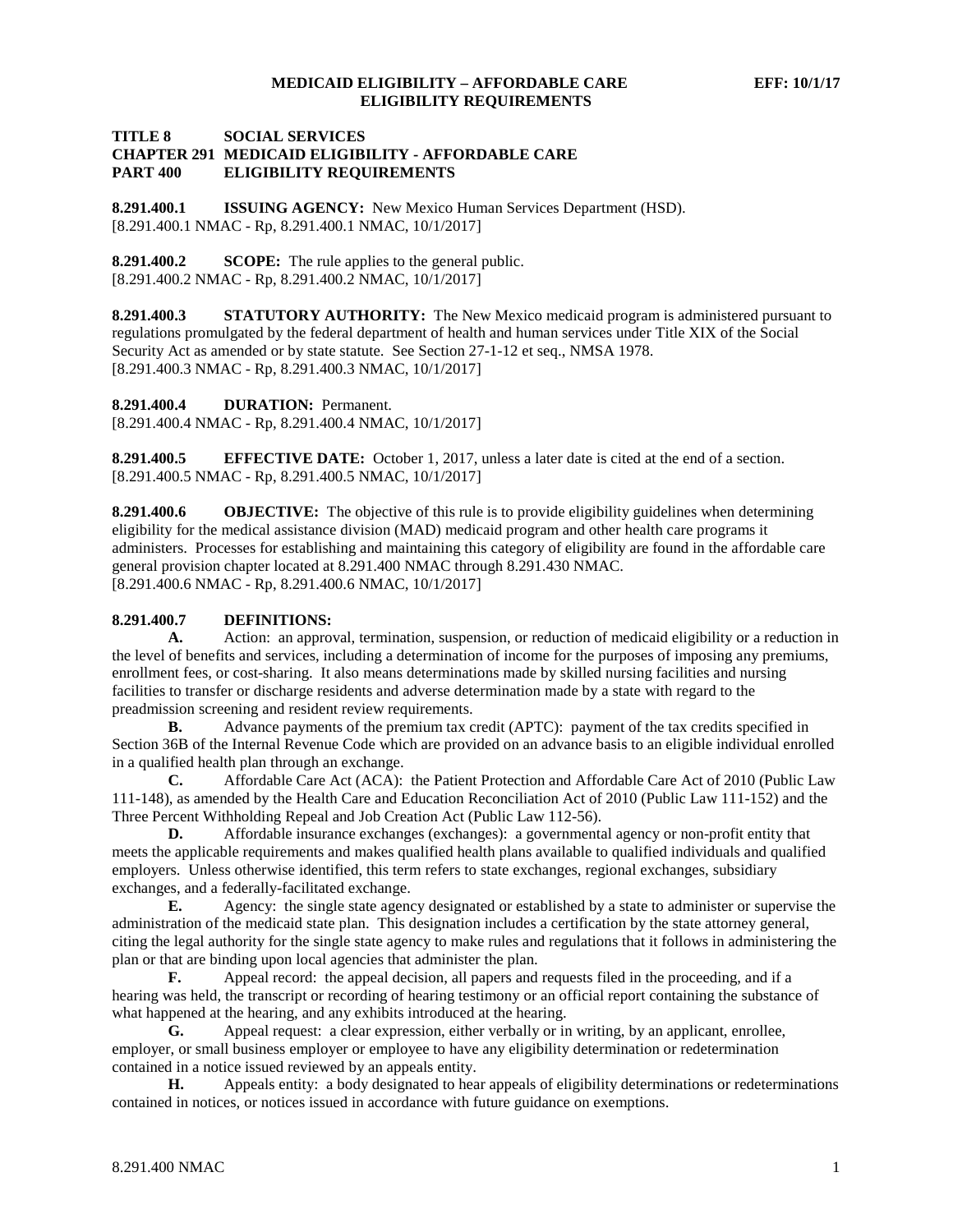**I.** Appeals decision: a decision made by a hearing officer adjudicating a fair hearing, including by a hearing officer employed by an exchange appeals entity to which the agency has delegated authority to conduct such hearings.

**J.** Applicable modified adjusted gross income (MAGI) standard: the income standard for each category of ACA eligibility.

**K.** Application: the single streamlined application required by ACA and other medicaid applications used by the agency.

**L.** Authorized representative: the agency must permit applicants and beneficiaries to designate an individual or organization to act responsibly on their behalf in assisting with the individual's application and renewal of eligibility and other ongoing communications with the agency.

**(1)** Such a designation must be in writing including the applicant's signature, and must be permitted at the time of application and at other times. Legal documentation of authority to act on behalf of an applicant or beneficiary under state law, such as a court order establishing legal guardianship or a power of attorney, shall serve in the place of written authorization by the applicant or beneficiary.

**(2)** Representatives may be authorized to:

**(a)** sign an application on the applicant's behalf;

**(b)** complete and submit a renewal form;

**(c)** receive copies of the applicant or beneficiary's notices and other communications from the agency; and

**(d)** act on behalf of the applicant or beneficiary in all other matters with the agency.

**(3)** The power to act as an authorized representative is valid until the applicant or beneficiary modifies the authorization or notifies the agency that the representative is no longer authorized to act on his or her behalf, or the authorized representative informs the agency that he or she is no longer acting in such capacity, or there is a change in the legal authority upon which the individual's or organization's authority was based. Such notice must be in writing and should include the applicant or authorized representative's signature as appropriate.

**(4)** The authorized representative is responsible for fulfilling all responsibilities encompassed within the scope of the authorized representation to the same extent as the individual he or she represents, and must agree to maintain, or be legally bound to maintain, the confidentiality of any information regarding the applicant or beneficiary provided by the agency.

**(5)** As a condition of serving as an authorized representative, a provider, staff member or volunteer of an organization must sign an agreement that he or she will adhere to the regulations relating to confidentiality (relating to the prohibition against reassignment of provider claims as appropriate for a health facility or an organization acting on the facility's behalf), as well as other relevant state and federal laws concerning conflicts of interest and confidentiality of information.

**M.** Beneficiary: an individual who has been determined eligible and is currently receiving medicaid.<br> **N.** Citizenship: a national of the United States means a citizen of the United States or a person who, **N.** Citizenship: a national of the United States means a citizen of the United States or a person who, though not a citizen of the United States, owes permanent allegiance to the United States.

**O.** Code: the internal revenue code.

**P.** Coordinated content: information included in an eligibility notice regarding the transfer of the individual's or households electronic account to another insurance affordability program for a determination of eligibility.

**Q.** Current beneficiaries: individuals who have been determined financially eligible for medicaid using MAGI-based methods.

**R.** Dependent child: an un-emancipated child who is under the age of 19.

**S.** Documentary evidence: a photocopy facsimile, scanned or other copy of a document must be accepted to the same extent as an original document.

**T.** Electronic account: an electronic file that includes all information collected and generated by the state regarding each individual's medicaid eligibility and enrollment, including all documentation required to support the agency's decision on the case.

**U.** Expedited appeals: the agency must establish and maintain an expedited review process for hearings when an individual requests or a provider requests, or supports the individual's request, that the time otherwise permitted for a hearing could jeopardize the individual's life or health or ability to attain, maintain, or regain maximum function. If the agency denies a request for an expedited appeal, it must use the standard appeal timeframe.

**V.** Family size: the number of persons counted as members of an individual's household. In the case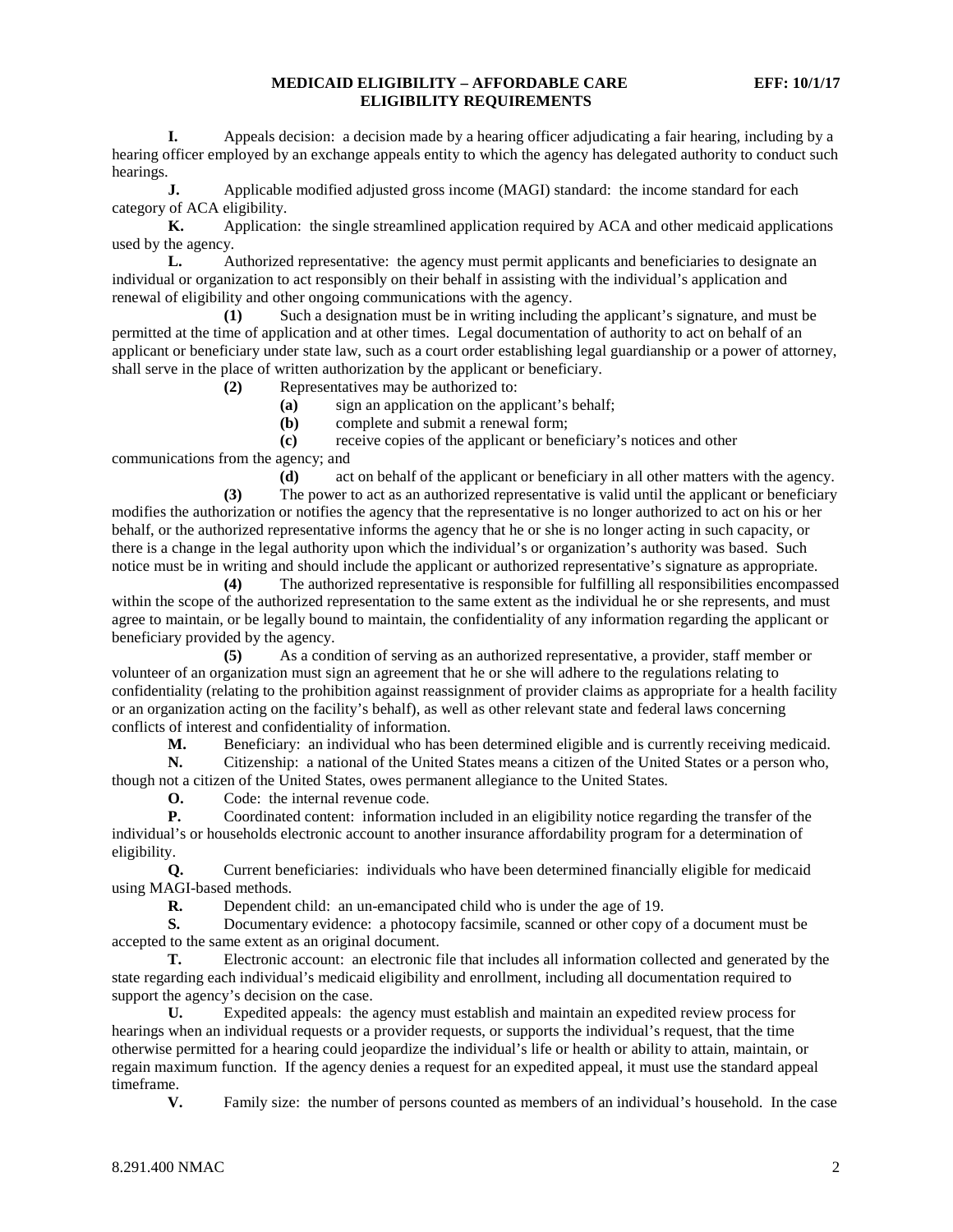of determining the family size of a pregnant woman, the pregnant woman is counted as herself plus the number of children she is expected to deliver. In the case of determining the family size of other individuals who have a pregnant woman in their household, the pregnant woman is counted as herself plus the number of children she is expected to deliver.

**W.** Insurance affordability program: a state medicaid program under Title XIX of the act, state children's health insurance program (CHIP) under Title XXI of the act, a state basic health program established under ACA and coverage in a qualified health plan through the exchange with cost-sharing reductions established under Section 1402 of ACA.

**X.** MAGI-based income: For the purposes of this section, MAGI-based income means income calculated using the same financial methodologies used to determine a modified adjusted gross income as defined in Section  $36B(d)(2)$  (B) of the Internal Revenue Code, with the certain exceptions.

**Y.** Managed care organization (MCO): an organization licensed or authorized through an agreement among state entities to manage, coordinate and receive payment for the delivery of specified services to medicaid eligible members.

**Z.** Modified adjusted gross income (MAGI): has the meaning of 26 CFR 1.36B-1 Section (2).<br>**AA.** Non-applicant: an individual who is not seeking an eligibility determination for himself or l

**AA.** Non-applicant: an individual who is not seeking an eligibility determination for himself or herself and is included in an applicant's or beneficiary's household to determine eligibility for such applicant or beneficiary.

**BB.** Non-citizen: has the same meaning as the term "alien" and includes any individual who is not a citizen or national of the United States (8 USC 1101(a)(22).

**CC.** Parent caretaker: a relative of a dependent child by blood, adoption, or marriage with whom the child is living, who assumes primary responsibility for the child's care (as may, but is not required to, be indicated by claiming the child as a tax dependent for federal income tax purposes) and who is one of the following:

**(1)** the child's father, mother, grandfather, grandmother, brother, sister, stepfather, stepmother, stepbrother, stepsister, uncle, aunt, first cousin, nephew, or niece;

**(2)** the spouse of such parent or relative, even after the marriage is terminated by death or divorce; or

**(3)** other relatives within the fifth degree of relationship (42 CFR 435.4).

**DD.** Patient Protection and Affordable Care Act (PPACA): also known as the Affordable Care Act (ACA) and is the health reform legislation passed by the 111th congress and signed into law in March of 2010.

**EE.** Tax dependent: has the same meaning as the term "dependent" under Section 152 of the Internal Revenue Code, as an individual for whom another individual claims a deduction for a personal exemption under Section 151 of the Internal Revenue Code for a taxable year. [8.291.400.7 NMAC - Rp, 8.291.400.7 NMAC, 10/1/2017]

## **8.291.400.8 [RESERVED]**

[8.291.400.8 NMAC - Rp, 8.291.400.8 NMAC, 10/1/2017]

**8.291.400.9 LEGAL BASIS:** HSD is the single state agency designated to administer the New Mexico Title XIX medicaid program in accordance with 42 CFR 431.10, single state agency. State authority is provided by Section 27-2-12 NMSA 1978 (Repl. 1984). Title XIX of the Social Security Act and United States department of health and human services rules establish the requirements for state plans for medical assistance. [8.291.400.9 NMAC - Rp, 8.291.400.9 NMAC, 10/1/2017]

**8.291.400.10 BASIS FOR DEFINING GROUP:** Medicaid is a federally matched program that makes certain essential health care services available to eligible New Mexico residents who otherwise would not have the financial resources to obtain them. With certain exceptions, medicaid benefits are provided through the department's medicaid managed care program.

**A.** Requirements outlined in 8.291.400 through 8.298.600 NMAC provides eligibility requirements for the ACA related categories listed below.

- **B.** ACA related categories include the following:
	- **(1)** other adult;
	- **(2)** parent caretaker;
	- **(3)** pregnant women;
	- (4) pregnancy-related services;<br>(5) children under 19 years of a
	- **(5)** children under 19 years of age;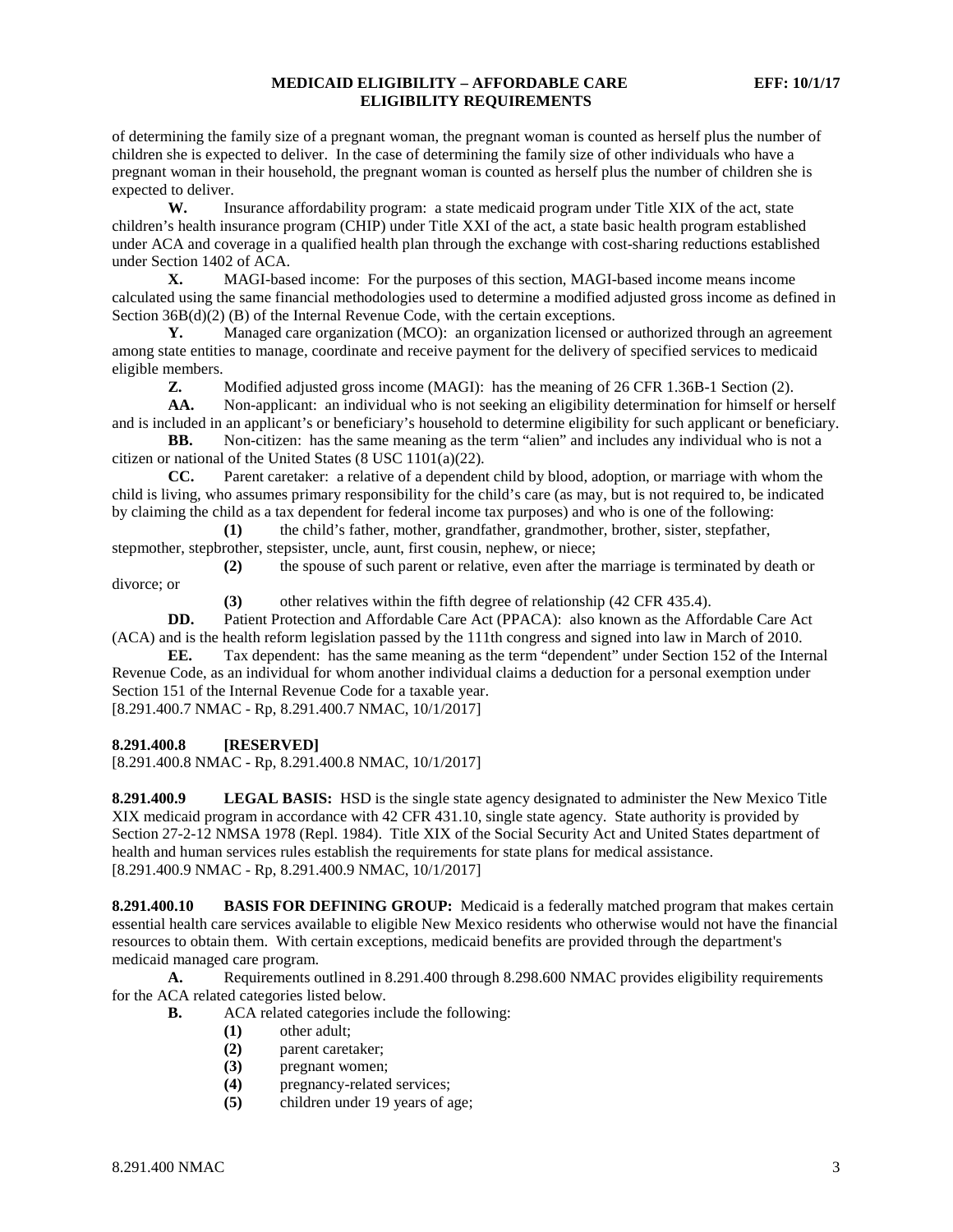**(6)** adult caretaker recipients who are in transition to self-support due to the amount of

spousal support; and

**(7)** adult caretaker recipients who are in transition to self-support due to the amount of

earned income.

[8.291.400.10 NMAC - Rp, 8.291.400.10 NMAC, 10/1/2017]

## **8.291.400.11 CONTINUOUS ELIGIBILITY FOR CHILDREN(42 CFR 435.926):**

**A.** HSD provides continuous eligibility for the period specified in Subsection B of 8.291.400.11 NMAC for an individual who is:

- **(1)** under age 19; and
- **(2)** eligible and enrolled for mandatory or optional coverage under the state plan.

**B.** The continuous eligibility period is 12 months. The continuous eligibility period begins on the effective date of the individual's eligibility or most recent redetermination or renewal of eligibility.

**C.** A child's eligibility may not be terminated during a continuous eligibility period, regardless of any changes in circumstances, unless:

- **(1)** the child attains the maximum age of 19;
	- **(2)** the child or child's representative requests a voluntary termination of eligibility;
	- (3) the child ceases to be a resident of New Mexico;<br>(4) the agency determines that eligibility was erroned
	- **(4)** the agency determines that eligibility was erroneously granted at the most recent

determination, redetermination or renewal of eligibility because of agency error or fraud, abuse, or perjury attributed to the child or the child's representative; or

**(5)** The child dies.

[8.291.400.11 NMAC - Rp, 8.291.400.11 NMAC, 10/1/2017]

**8.291.400.12 REPORTING REQUIREMENTS:** A medicaid eligible recipient is required to report certain changes which might affect his or her eligibility to ISD within 10 calendar days from the date the change occurred. A timely change that is reported within 10 calendar days that may result in a more beneficial medicaid eligibility category shall be evaluated in the month the change occurred. An untimely change that is reported after 10 calendar days that may result in a more beneficial medicaid eligibility category shall be evaluated in the month the change was reported. A reported change that does not result in the same or a more beneficial medicaid category is considered an adverse action and is applied prospectively in accordance with 8.100.180.10 NMAC. See 8.100.110.9 NMAC for the various ways applicants and recipients can submit changes to the HSD. The following changes must be reported to ISD:

**A.** living arrangements or change of address: any change in where an individual lives or receives mail must be reported;

**B.** household size: any change in the household size must be reported, this includes the death of an individual included in the assistance unit or budget group;

**C.** enumeration: any new social security number must be reported; or

**D.** income: any increase or decrease in the amount of income or change in the source of income must be reported.

[8.291.400.12 NMAC - Rp, 8.291.400.12 NMAC, 10/1/2017]

**8.291.400.13 PRESUMPTIVE ELIGIBILITY:** Presumptive eligibility (PE) provides medicaid benefits under one of the eligible groups outlined in Subsection B of 8.291.400.10 NMAC, starting with the date of the PE determination and ending with the last day of the following month.

**A.** Only one presumptive eligibility period is allowed per pregnancy or per 12 month period for other ACA related categories.

**B.** Determinations can be made only by individuals employed by eligible entities and certified as presumptive eligibility PE determiners by the medical assistance division. Determiners must notify the medical assistance division (MAD) claims processing contractor of the determination within 24 hours of the determination of presumptive eligibility.

**(1)** Processing PE information: MAD authorizes certain providers to make PE determinations based on the qualified entity. The provider must notify MAD through an established procedure of the determination within 24 hours of the determination of presumptive eligibility.

**(2)** PE: The PE provider must process both presumptive eligibility as well as an application